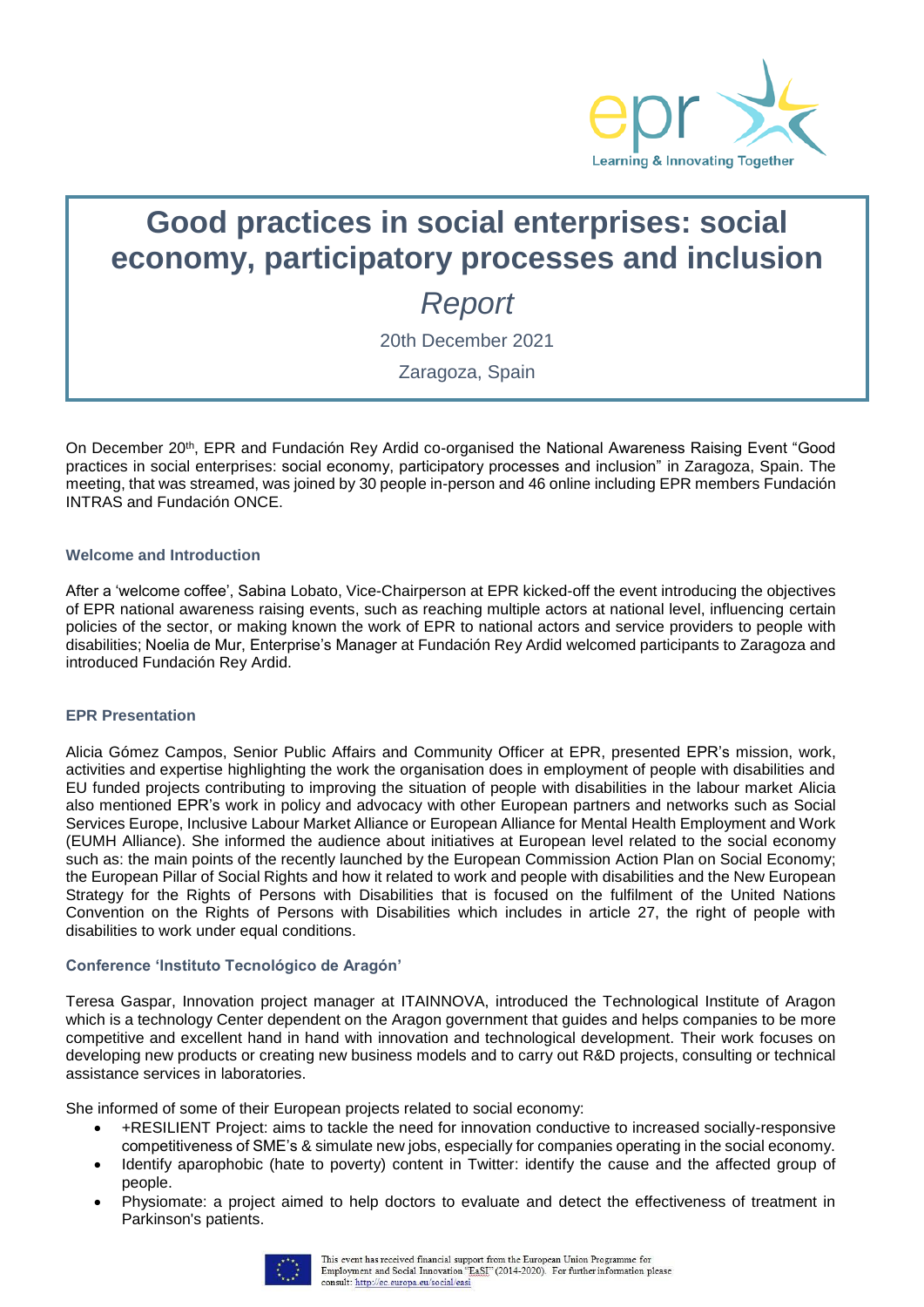

 'Mochila Medicalizada': a project oriented to the development of capture team that send physiological parameters to a reference center.

Teresa also introduced other non-European programs such as 'innoidea' which supports entrepreneurs creating and consolidating new enterprise though technologic acceleration, or AWE (Academy for Women Entrepreneurs) a project funded by the USA embassy in Spain for entrepreneur women in any sector to help them starting their business.

#### **Panel discussion 1: EPR, European good practices**

The first panel discussion of the day was led by Alicia Gómez Campos. It was dedicated to exchange and debate about European good practices in social enterprises.

- Alicia presented and shared good practices from EPR members trough two studies: "Employment Models within Social Economy and role in including PWD into Labour Market and Society (2018)" and "Social enterprise as tools to put into practice the European Pillar of Social Rights and active inclusion (2019)". Both studies focused on gathering good practices in promoting the employment of people with disabilities through social enterprises models.
- Sabina Lobato, Director of Inserta Empleo/Fundación ONCE, presented the initiative 'D-WISE Network'. The project aims to build a European partnership that brings together work inclusion social enterprises (WISEs) that employ people with disabilities (D-WISE). The outputs of the network were: a description of the EU regulatory framework, a summary of international policies, a comparative study, six study cases and policy recommendations.
- Ines González, Social Educator at Fundación INTRAS and Laura Sánchez, Psychologist at Fundación INTRAS, introduced their organization and their project 'Manzanal ecológico' a project based on organic farming/agriculture and aimed to a double process of recovery: the recovery of the life project of people with mental health issues and the recovery of an ecological apple orchard. The initial objectives of the project were to train 12 people with mental health problems, to hire 5 at least persons and to recover 350 apple orchards.

#### **Panel discussion 2: Good practices from Spain**

The second panel discussion was moderated by Sergio Lacamara, Knowledge Management Manager at Fundación Rey Ardid. The aim of this section was to share good practices based in the Spanish territory (Aragon) by Marisa Esteve Amal, Manager of the Aragonese Association of Insertion Companies at AREI, Pepa Torres, Federación Empresarial Española de Asociaciones de Centros Especiales de Empleo (FEACEM) and Belén Cañadas Rodríguez, People Management (EMPREY) at Fundación Rey Ardid.

- Marisa Esteve introduced AREI and their work with inclusion enterprises and their role in European projects since 2003. The main result of their work was the increase of inclusion enterprises to 17 as a result of the promotion and dissemination of the inclusion companies as an inclusive tool; and in national level, an institutional recognition of the insertions companies at a political level thanks to their advocacy.
- Pepa Torres presented FEACEM a non-profit Business Federation of Special Employment Centers, formed by 16 business organization linked to the associative movement of people with disabilities. Their aim is to represent and contribute to the development of competitive and efficient organizations that create social and economic value, and improve the level of employability of people with disabilities. Both speakers agreed on the relevance of being part of networks and work within networks and in different areas to have an impact and take advantage of new opportunities. Networks are essential.
- Belén Cañadas introduced Fundación Rey Ardid and their different processes of insertion at Fundación Rey Ardid including a personalized insertion plan within the insertion company, an individualized support program through a special employment center, and a labor insertion program for people with mental health problems.